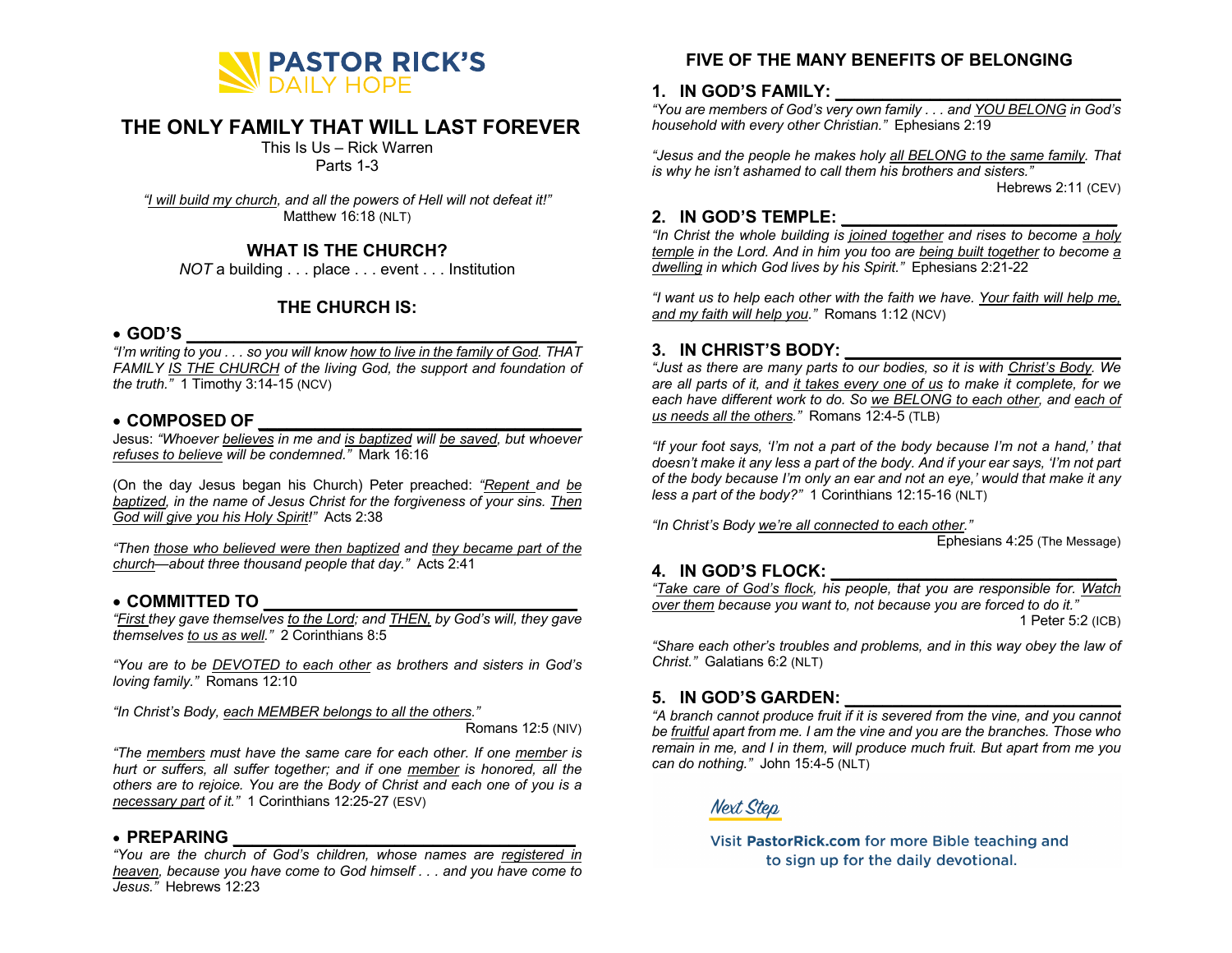

# **WHAT ON EARTH AM I HERE FOR?**

This Is Us – Rick Warren Parts 1-3

*"It is in Christ that we find out who we are and what we are living for . . . part of the overall purpose he is working out in everything and everyone."*

Ephesians 1:11 (The Message)

*"Everything, absolutely everything . . . got started in Christ and finds its purpose in him."* Colossians 1:16 (The Message)

#### **1. GOD PLANNED ME \_\_\_\_\_\_\_\_\_\_\_\_\_\_\_\_\_\_\_\_\_\_\_\_\_\_\_\_\_\_\_\_\_\_**

*"You God created everything, and it is for your pleasure that they exist and were created!"* Revelation 4:11

*"The Lord takes pleasure in his people."* Psalm 149:4 (GNT)

*"Long before he laid down earth's foundations, God had us in mind, and settled on us as the focus of his love."* Ephesians 1:4 (The Message)

*"Love the Lord your God with all your heart and with all your soul and with all your mind. This is the first and greatest commandment."* Matthew 22:37-38 (NIV)

*"I don't want your sacrifices—I want your love! I don't want your offerings—I want you to know me!"* Hosea 6:6 (TLB)

#### **THE 1st PURPOSE OF LIFE IS TO: \_\_\_\_\_\_\_\_\_\_\_\_\_\_\_\_\_\_\_\_\_\_\_\_\_\_\_\_\_\_\_**

#### **"WORSHIP"**

#### **2. GOD FORMED ME \_\_\_\_\_\_\_\_\_\_\_\_\_\_\_\_\_\_\_\_\_\_\_\_\_\_\_\_\_\_\_\_\_\_\_**

*"God's unchanging plan has always been to ADOPT us into his own family by bringing us to himself through Jesus Christ. And this gave him great pleasure."* Ephesians 1:5 (NLT)

*"God has given us the privilege of being BORN AGAIN so that we are now members of God's own family."* 1 Peter 1:3 (TLB)

*"That family is the church of the living God, the support and foundation of the truth."* 1 Timothy 3:15 (NCV)

*"Love your spiritual family."* 1 Peter 2:17 (The Message)

**THE 2nd PURPOSE OF LIFE IS TO: \_\_\_\_\_\_\_\_\_\_\_\_\_\_\_\_\_\_\_\_\_\_\_\_\_\_\_\_\_\_ "FELLOWSHIP"**

*"Let us not give up the HABIT OF MEETING TOGETHER . . . instead let us encourage one another."* Hebrews 10:25 (GNT)

# **3. GOD CREATED ME \_\_\_\_\_\_\_\_\_\_\_\_\_\_\_\_\_\_\_\_\_\_\_\_\_\_\_\_\_\_\_\_\_\_**

*"From the very beginning God decided that those who came to him—and all along he knew who would—should become like his Son."* Romans 8:29 (TLB)

*"We look at the Son and see God's original purpose in everything created."* Colossians 1:15 (The Message)

*"In your lives you must think and act like Christ Jesus."* Philippians 2:5 (NCV)

*"As the Spirit of the Lord works within us, we become more and more like him."* 2 Corinthians 3:18 (NLT)

# **THE 3rd PURPOSE OF LIFE IS TO: \_\_\_\_\_\_\_\_\_\_\_\_\_\_\_\_\_\_\_\_\_\_\_\_\_\_\_\_\_\_\_**

### **"DISCIPLESHIP"**

*"Let us go on . . . and become mature in our understanding, as strong Christians ought to be."* Hebrews 6:1 (TLB)

*"By now you should be teachers. Instead, you still need someone to teach you!"* Hebrews 5:12 (GW)

## **4. GOD SHAPED ME \_\_\_\_\_\_\_\_\_\_\_\_\_\_\_\_\_\_\_\_\_\_\_\_\_\_\_\_\_\_\_\_\_\_\_**

*"You shaped me first inside, then out; you formed me in my mother's womb."* Psalms 139:13 (The Message)

> **S**piritual Gifts **H**eart **A**bilities **P**ersonality **E**xperiences

*"God made us what we are. In Christ Jesus, God made us to do good works, which he planned in advance for us to live our lives doing."* Ephesians 2:10 (NCV)

*"God has given each of you some special abilities; be sure to use them to help each other, passing on to others God's many kinds of blessings."* 1 Peter 4:10 (TLB)

**THE 4th PURPOSE OF LIFE IS TO: \_\_\_\_\_\_\_\_\_\_\_\_\_\_\_\_\_\_\_\_\_\_\_\_\_\_\_\_\_\_\_ "MINISTRY"**

*"What can I GIVE BACK to God for the blessings he's poured out on me?"* Psalms 116:12 (The Message)

### **5. GOD MADE ME \_\_\_\_\_\_\_\_\_\_\_\_\_\_\_\_\_\_\_\_\_\_\_\_\_\_\_\_\_\_\_\_\_\_\_\_\_**

Jesus: "*In the same way that the Father gave me a mission in the world, I give you a mission in the world."* John 17:18 (The Message)

(Paul) *"I consider that my will be wasted unless I use it to complete my mission and finish the assignment that the Lord Jesus has given to me—to tell everyone the Good News about God's grace."* Acts 20:24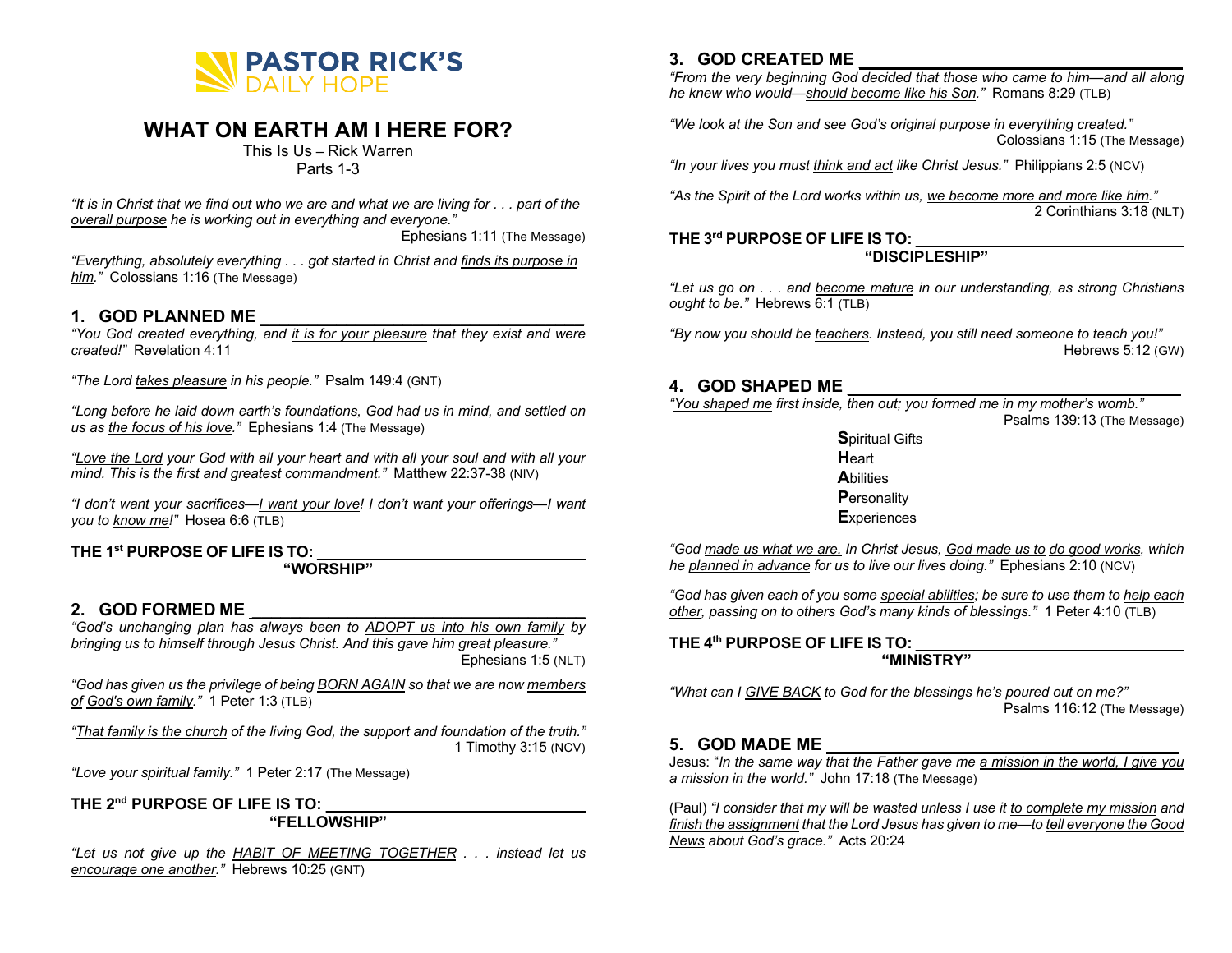# **THE 5th PURPOSE OF LIFE IS TO: \_\_\_\_\_\_\_\_\_\_\_\_\_\_\_\_\_\_\_\_\_\_\_\_\_\_\_\_\_\_\_**

#### **"WITNESSING"**

*"The things that you have learned from me I now want you to PASS ON to other reliable people, so that they can pass it all on to even more people."* 2 Timothy 2:2

*"Through Christ, God has made peace between us and himself, and he gave us the work of telling everyone about the peace we can have with him . . . So we have been sent to speak for Christ!"* 2 Corinthians 5:18, 20

*"God's people are like trees that bear life-giving fruit. They show their wisdom by saving souls."* Proverbs 11:30

#### **THE FIRST CHRISTIANS & CHURCH DID GOD'S PURPOSES**

*"Those who BELIEVED . . . were BAPTIZED and ADDED to the church . . . They JOINED with the other believers and COMMITTED themselves to the apostles' TEACHING AND FELLOWSHIP . . . they SHARED everything with each other and they WORSHIPED together regularly at the Temple . . . and met in GROUPS in homes . . . and every day the Lord added to their number those who were being SAVED!"* Acts 2:41-47

#### **NOTE THE ORDER:**

- 1. God wants me to **BELIEVE** in Jesus
- 2. Next, he wants me to be **BAPTIZED**
- 3. **JOIN** the **MEMBERSHIP** of a church family
- 4. Commit to regular **WORSHIP**
- 5. Connect to a small group **FELLOWSHIP**
- 6. Start serving in some **MINISTRY**
- 7. **BRING** my friends and neighbors to Christ

# **Next Steps**

Visit PastorRick.com for more Bible teaching and to sign up for the daily devotional.

Did you pray and give your life to Jesus for the first time today? Email Rick@PastorRick.com for free tools to help you on your spiritual journey!

Has Daily Hope helped you? Share your story with Pastor Rick at Rick@PastorRick.com

Help Daily Hope reach more people with the certain hope of Jesus! Give now at Donate. Pastor Rick.com